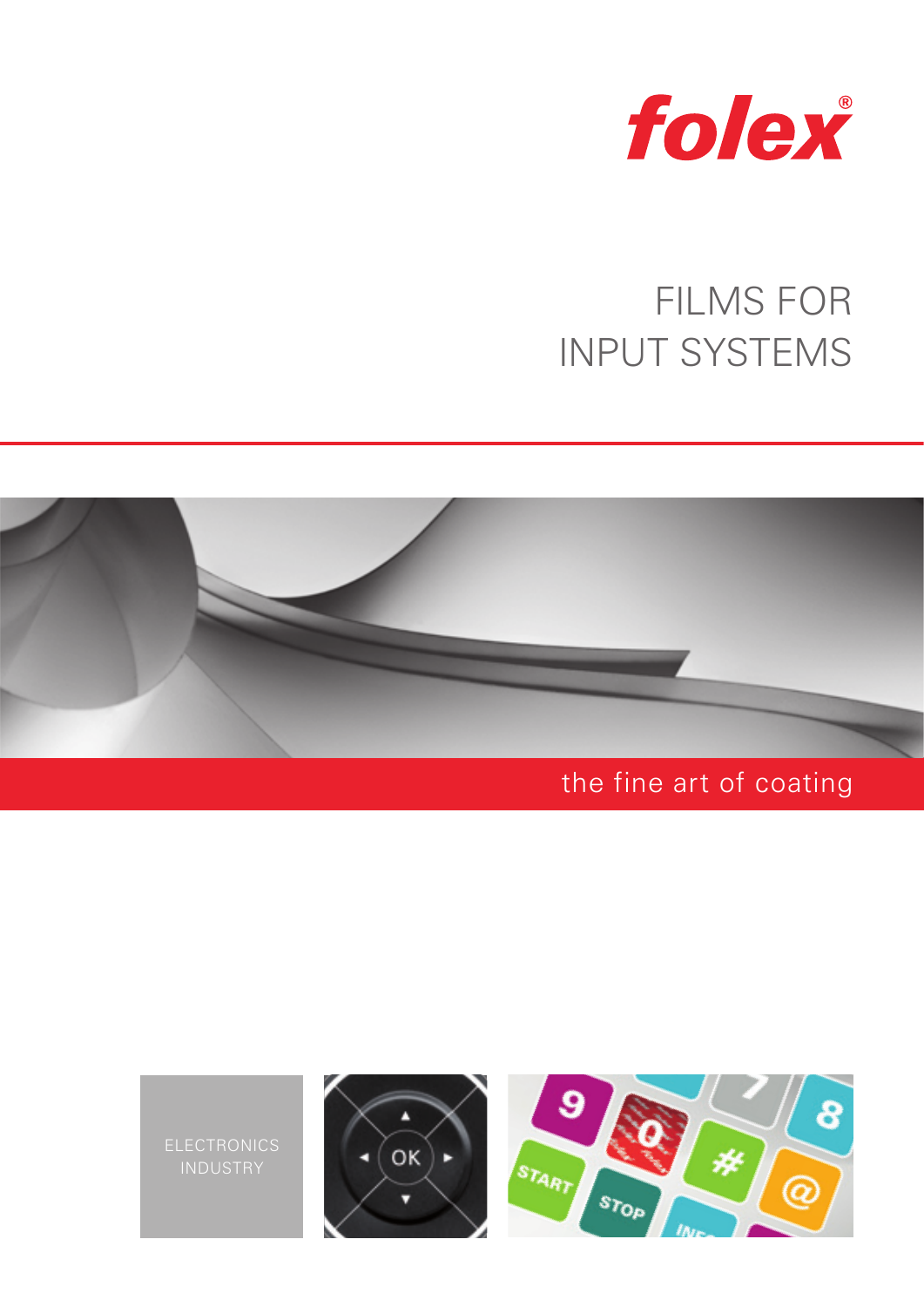## INDEX / PICTOGRAMS

| PICTOGRAM OVERVIEW                           | 2             |
|----------------------------------------------|---------------|
| <b>GENERAL INFORMATION AND DELIVERY FORM</b> | $\mathcal{P}$ |
| <b>ABOUT FOLEX</b>                           | 3             |
| <b>GRAPHIC OVERLAY FILMS</b>                 | $4 - 6$       |
|                                              |               |
|                                              |               |
|                                              |               |
|                                              |               |
|                                              |               |
| SPECIAL PRODUCTS + CIRCUIT FILMS             |               |
|                                              |               |
|                                              |               |

### PICTOGRAM OVERVIEW



### GENERAL INFORMATION

Information about our products and technical datasheets, recommendations for inks and lacquers and operation instructions are available on www.folex.com.

### DELIVERY FORM

Standard sizes/ rolls/ non standard sizes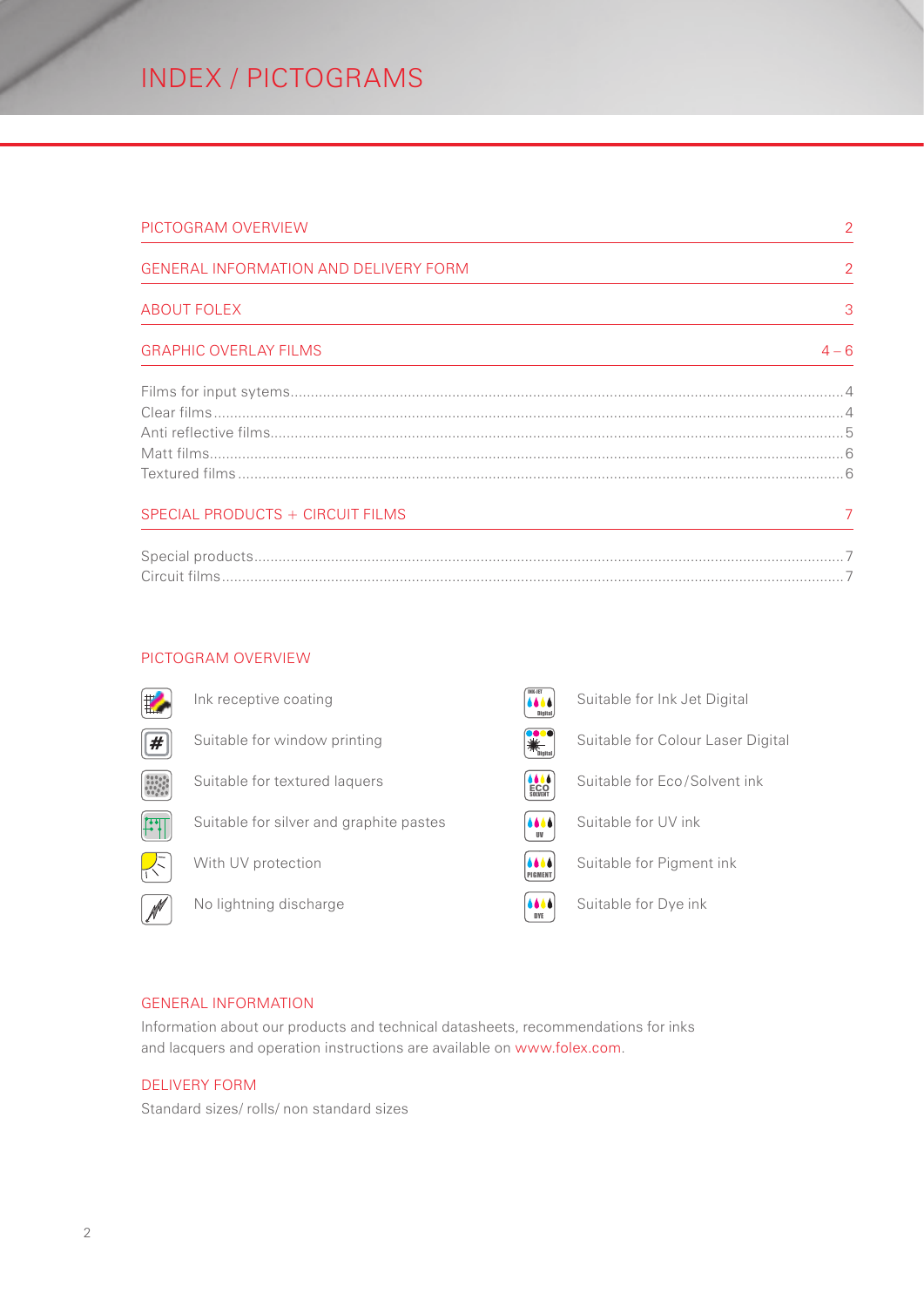### <span id="page-2-0"></span>HIGH EXPERTISE IN COATING

The Folex Group specialises in the finishing and coating of films and specialities and has production companies based in Switzerland and Germany that offer high-quality products and tailor made services for a wide variety of markets.

Folex dynamically adapts its portfolio to changing customer needs and technical developments. Based on its core competence, coating, Folex constantly works on optimising existing products to develop new potential applications for different technologies. Today Folex offers solutions for many sectors, from the printing industry or digital and large-format printing, the office and home sector, all the way to primary products for the electronics industry. In addition to which, Folex has also developed extensive skills in membrane separation technology.

As a family-owned company with a long-standing tradition, we feel committed to a clearly defined set of values based on integrity, dependability, quality, a love of innovation and awareness of our responsibilities. We have been working to ISO 9001 for decades. As our customer, you can also benefit directly from this competence and our innovation. For instance, we can offer you consulting services during the development phase or develop new solutions on your behalf.

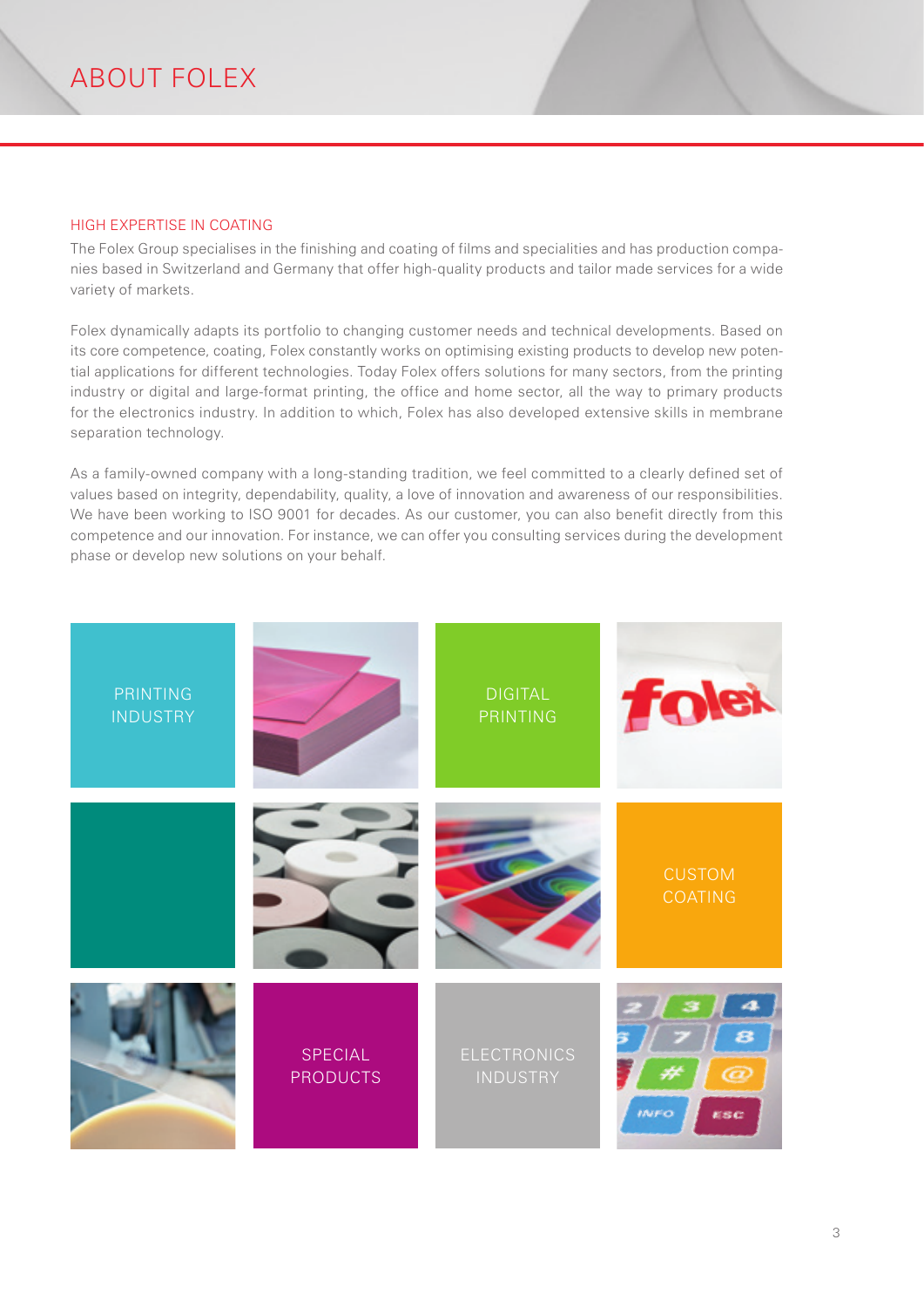<span id="page-3-0"></span>GRAPHIC OVERLAY FILMS

### FILMS FOR INPUT SYSTEMS

The product portfolio has its origins in the field of membrane switches films. Today the assortment of films also covers other technical applications beyond the field of input systems. It includes materials from clear to matt as well as structured graphic overlay films, specialty and circuit films. We offer these with different ink receptive coatings. On the one hand we supply the conventional products for use in screen printing as well as a number of products for digital printing technology. The products dedicated for digital printing are also suitable for screen printing (hybrid printing). This is important for printing barriers with screen printing inks after digital personalization. Due to the development of newer UV-curing inkjet systems, we now find many of our conventional products are also suitable for hybrid printing.

### CLEAR FILMS

### ■ GO-CL VP

Clear polyester film with double sided ink receptive coating. Material is available with thicknesses of 0.13 mm, 0.18 mm and 0.25 mm.

### GO-HC

Scratch-resistant polyester film with a clear coating on the front side suitable for structured printing with UV lacquers. The reverse side has an ink receptive coating. Material is available with a thickness of 0.13 mm and 0.18 mm.

### $GO-HC/AN$

Scratch-resistant polyester film with a clear hardcoat on the front side suitable for structured printing with UV lacquers. The reverse side has an ink receptive coating for screen printing inks. In addition it has a slightly opaque micro rough surface to avoid Newton's rings. Material is available with a thickness of 0.13 mm and 0.18 mm.







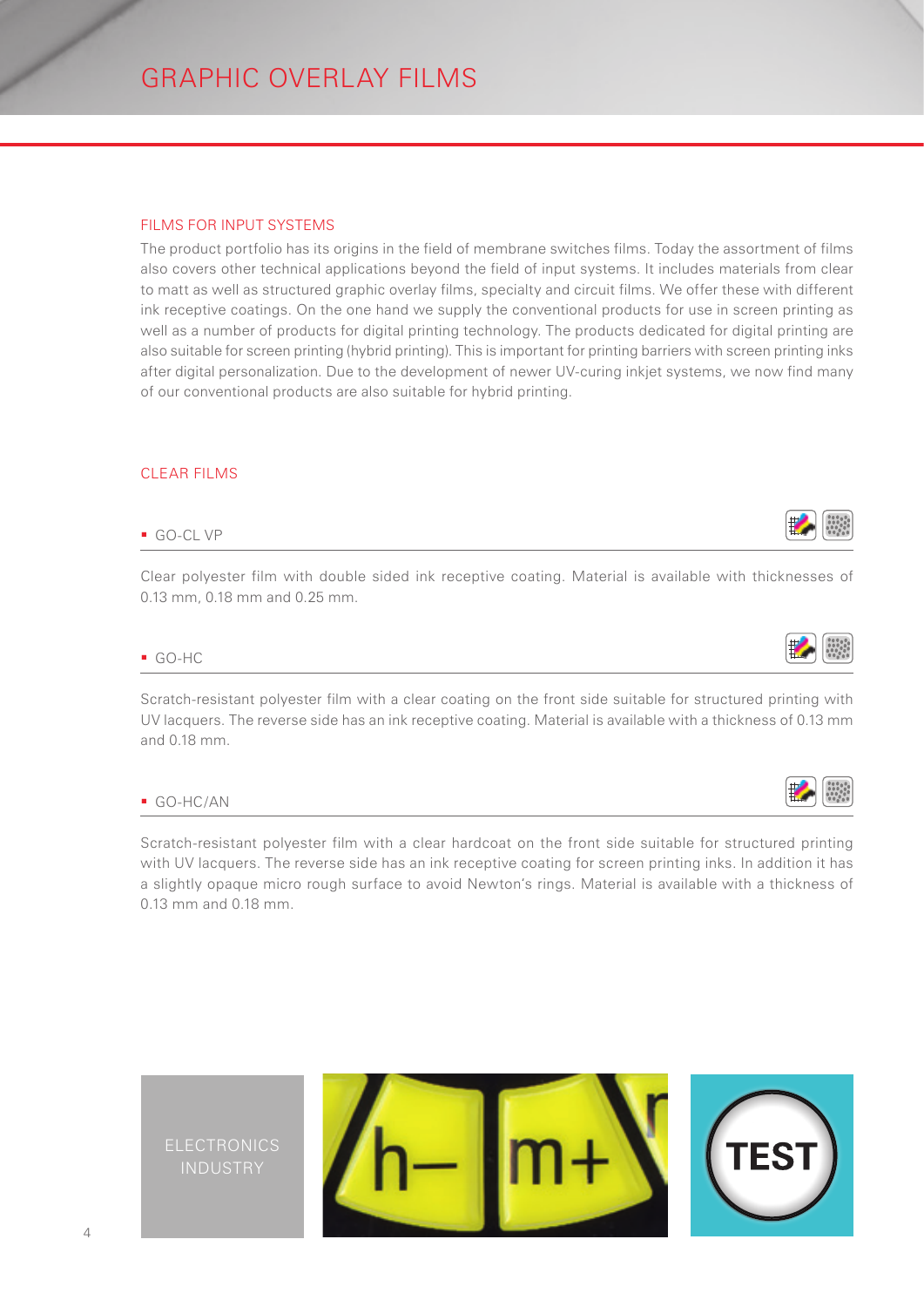<span id="page-4-0"></span>GRAPHIC OVERLAY FILMS

### ANTI REFLECTIVE FILMS

## **GO-AR NEW QUALITY**  $\left| \frac{H}{H} \right|$

Polyester film with anti reflective coating on the front side suitable for window printing with UV and 2 component lacquers. High UV and outdoor stability. The reverse side has an ink receptive coating for screen printing inks. Material is available with a thickness of 0.13 mm, 0.18 mm and 0.25 mm.

Polyester film with anti glare coating on the front side. Reverse side with ink receptive coating and micro rough surface to avoid Newton rings. High UV and outdoor stability. Material is available with a thickness of 0.13 mm and 0.18 mm.

Polyester film with anti glare coating on the front side suitable for window and structure printing with 2 component lacquers. Reverse side with coating for digital printing with Colour Laser printer. Material is available with a thickness of 0.13 mm.

Polyester film with anti glare coating and UV protection on the front side suitable for window and structure printing with 2 component lacquers. Reverse side with coating for digital printing with Eco/Solvent Ink Jet. Material is available with a thickness of 0.13 mm and 0.18 mm.

Polyester film with anti glare coating on the front side suitable for window and structure printing with 2 component lacquers. Reverse side with coating for digital printing with UV Ink Jet. Material is available with a thickness of 0.13 mm.











INK-JET

UV





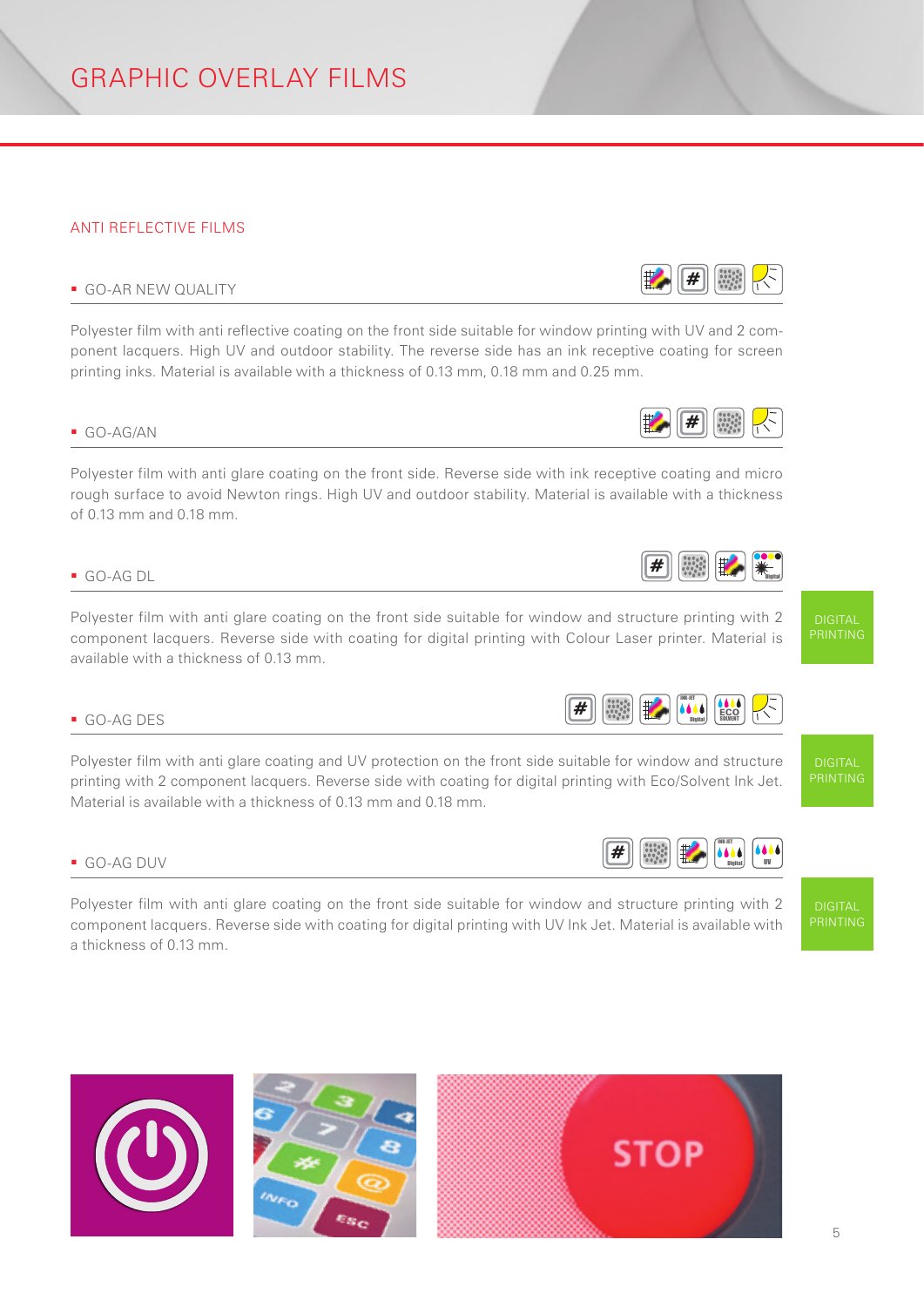<span id="page-5-0"></span>GRAPHIC OVERLAY FILMS

### MATT FILMS

Polyester film with matt coating on the front side suitable for window printing with UV and 2 component lacquers. High UV and outdoor stability. No stipulation on the order of printing. Reverse side with ink receptive coating. Material is available with thicknesses of 0.13 mm, 0.18 mm and 0.25 mm.

## $\begin{array}{|c|c|c|c|c|}\hline \text{G0-PU/SM} & \text{H & 0.04}\hline \end{array}$

Polyurethane film with semi matt surface on a removable cardboard for stabilisation purposes. The front side allows window printing. Reverse side available with or without ink receptive coating. Material is available with a thickness of 0.30 mm.

### TEXTURED FILMS

Polyester film with finely textured structure on the front side suitable for window printing with UV lacquers. High UV and outdoor stability. The reverse side has an ink receptive coating. Material is available with a thickness of 0.13 mm and 0.18 mm.







INK-JET

ECO SOLVENT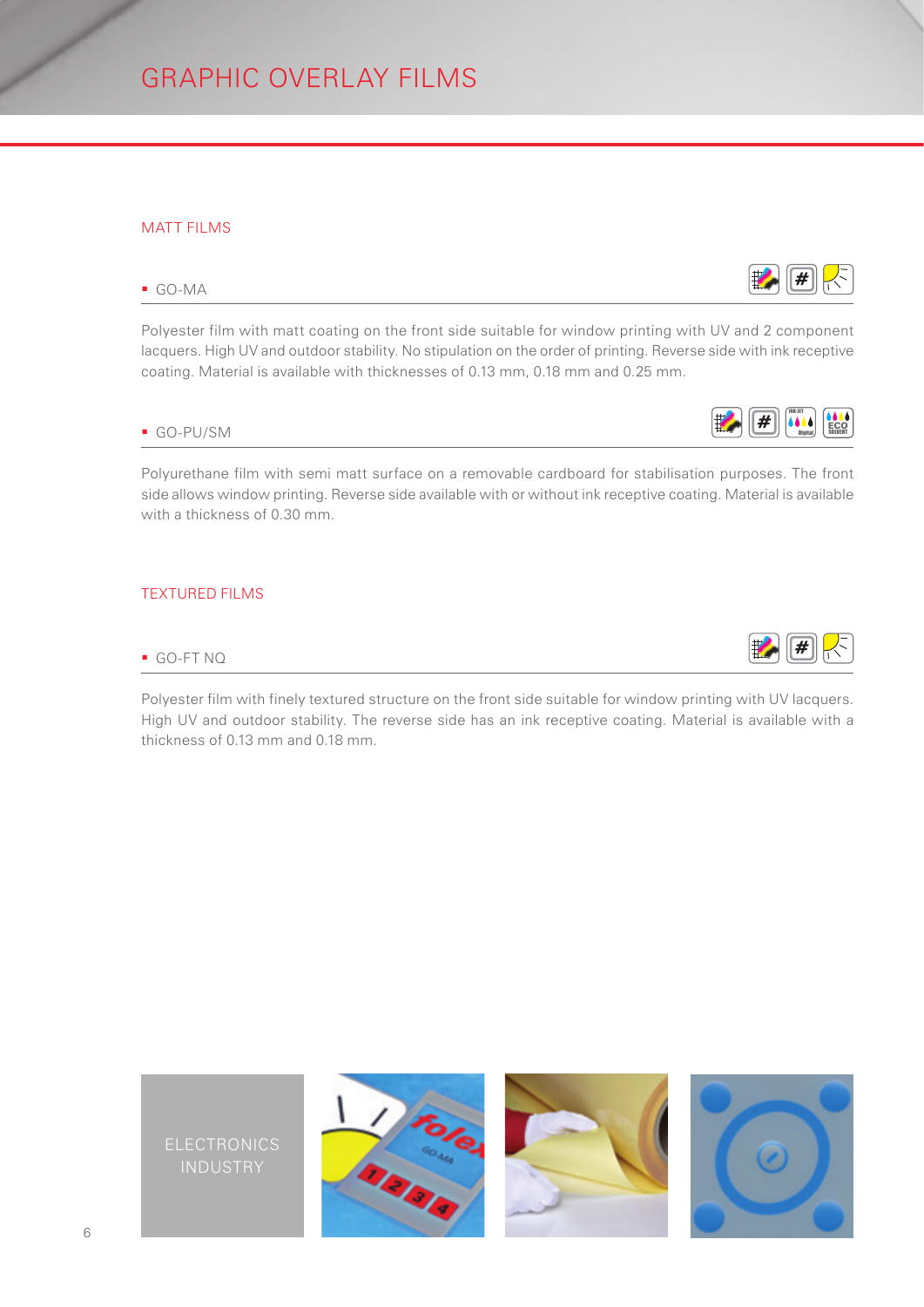## <span id="page-6-0"></span>SPECIAL PRODUCTS + CIRCUIT FILMS

### SPECIAL PRODUCTS

## Reprojet P HD **Contains the Contact PIGMENT** DIGITAL POINT OF REPROJECT P HD

Nanoporous coated, clear transparent polyester film for the production of positive or negative film separations with Ink Jet printers that can then be contact exposed to silk screens, pad or flexo plates. The HD version offers even higher ink absorption and faster drying times and an even greater UV density range with the optimisation of print settings. The film meets the highest demands with regard to image registration accuracy, dimensional stability.

### **Reprojet ES CL**

Specially coated, highly clear transparent polyester film for the production of full tone separations with Ink Jet printers that can then be contact exposed to silk screens. The film offers high ink absorption capacity for Eco/Solvent inks with a very fast drying time. Due to its high transparency it is also ideal for overlays, templates, glass graphics etc.

Polyester film with matt and conductive coating on the front side. The specific surface resistance between 10<sup>6</sup> and 10<sup>9</sup> Ohm/Square (DIN 53482) allows slow release without lightning discharge. Reverse side with ink receptive coating. Material is available with thicknesses of 0.13 mm and 0.18 mm.

### EL-NG

Polyester film with conductive coating on the front side (110 Ohm/Square). Both sides with ink receptive coating. Material is available with thicknesses of 0.13 mm and 0.18 mm.

### CIRCUIT FILMS

### CF-T1/PD NEW QUALITY

Heat stabilized polyester film. Ink receptive coating for conductive and insulating pastes on both sides. Material is available with thicknesses of 0.13 mm, 0.18 mm and 0.25 mm.







INK-JET

DIGITAL

DIGITAL